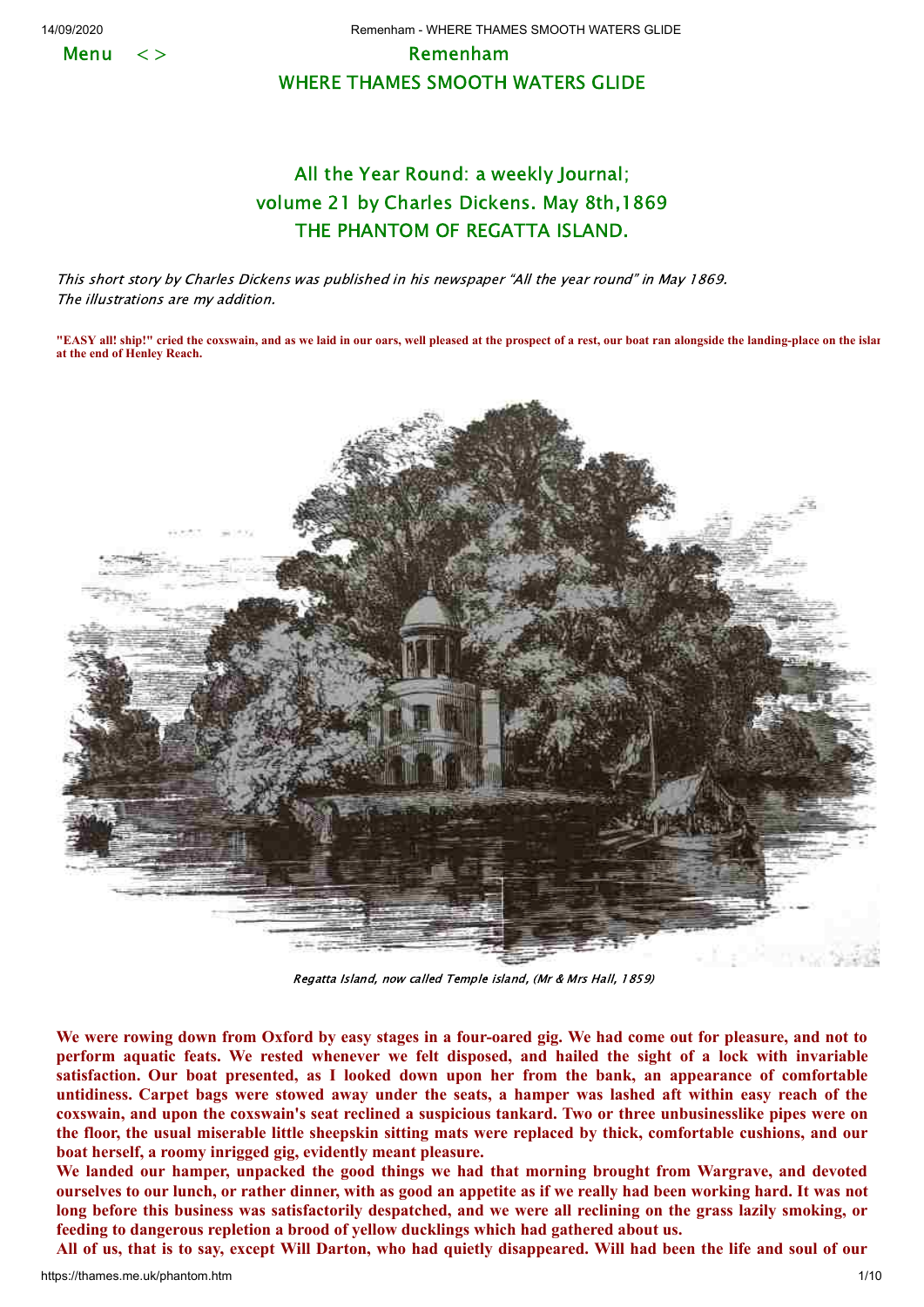pMenuthe<t>his laugh had been the gayest, his temper the sweetest, his work, on the rare occasions when we tried a little real rowing, the hardest. But all day, from the moment we decided on taking our lunch with us and on enjoying it in the pure June air on Regatta Island, rather than in a close inn-room, his manner had changed. He had been strangely silent and preoccupied, something seemed to weigh heavily on his thoughts, and when any **allusion to our coming resting-place was made, it seemed, in some odd way, to disturb him.**

I was more intimate with Will than our companions were, and this change of mood, so unusual with him, struck me very much. Accordingly, when I missed him now, I strolled away across the little island in search of him. He was leaning against a tree by the water's edge, with folded arms, and was gazing at the water as it flowed between him and the Buckinghamshire shore, with a curious eagerness. He was in deep thought, and evidently in thought of no pleasant kind; his face was white, his brows were contracted. Thinking he must be ill, I hurriedly approached **him, and laying my hand on his shoulder, cried:**

**"Why, Will, old boy, what's the matter?"**

He made me no answer for a moment, and I had to repeat my question before he seemed to hear me. Then he **started, and, with a strange abruptness of manner, replied:**

**"Nothing is the matter. What do you suppose is the matter?"**

**"You look pale," I said, "and you've not been yourself all day. I'm sure there's something wrong."**

"I tell you there is nothing wrong. I wish you would leave me alone for a minute or two. It's hard I can't be allowed **to be quiet in my own way," he answered, with a roughness that surprised me.**

**I kept my astonishment to myself, and turned away, saying:**

"Very well. Have your own way. But recollect we must start in half an hour, or it will be getting late."

Our companions appeared to have no curiosity as to anybody's movements, nor did they seem to have missed either me or Will. I found them reclining, oblivious of all earthly things, with their pipes in their mouths, and their straw hats tilted on to their noses, and so evidently indisposed for conversation that I felt it was of no use to endeavour to arouse any interest in their minds as to Will and his eccentricities. Making the best of the situation, I joined them, and was presently gazing dreamily up at the bright blue sky through a grateful screen of overhanging **leaves, and watching the smoke of my pipe as it floated off in the calm air.**

By-and-by the sky became dimmer, my pipe gradually dropped from my lips, and I fell insensibly into a heavy sleep. I awoke presently with a start, and disposed, as is the custom with most mid-day sleepers, to declare I hadn't closed an eye. The assertion was unnecessary. My companions, who were lively enough now, were busily engaged in a violent metaphysical discussion, of the discursive nature suitable to such an occasion, and were not even disposed for bad jokes at my expense. The subject immediately under treatment was the engrossing one of ghosts **and apparitions, and the argument was warm.**

As I rose, I saw Will Darton coming toward us along the path, more like himself than when I had left him by the river, but still with a disturbed look upon his face. Knowing it was time to start, I interrupted the eager talkers.

"Now, you fellows, if you mean to get to Marlow to-night, you must drop the subject and take to your oars instead. **You can finish what you've got to say when you get in."**

**"Very well," said little Jack Long, the smallest and the most obstinate of the crew;**

"I've no objection. But I must say that of all the nonsense I ever heard, these two men have been talking the worst. Fred says he firmly believes in ghosts, although he knows nothing about them except from books; and the other lunatic knows a fellow who knows another fellow whose grandmother saw one, or something of that sort. I don't believe in ghosts myself. I never saw one, and I never saw anybody else who had ever seen one; and what's more, I don't believe that any man ever was told of a ghost by the man who had seen it. They're always at second hand."

Will Darton had stopped short as he heard the beginning of this speech. His face, pale before, became paler now; some strange fear seemed to be looking from, his eyes, and it was evident he was much disturbed. When the speaker ceased, Will flushed, and, with an irritable excitement very unlike his usual self, interrupted the laughing **protests of Jack's antagonists by crying, as he hastily advanced:**

"You! You don't believe in ghosts. You've never been told of a ghost by a man who saw it. Good Heavens! Why I -**".**

**He hastily checked himself, the flush faded from his cheek; once more he became deadly pale.**

"Holloa! holloa!" said Jack. "What's the matter now? Are you the particular friend of the spectral world? or is that your polite way of intimating your belief in ghosts? Here, you two, here's an ally for you! But I shall be ready **to tackle you all three when we get to Marlow."**

"And if you are going to stop talking here much longer," I said, "we shall never get to Marlow. Come along, let's **be off! Come, Will!"**

He seemed to wake out of the same curious abstracted state as he had been in by the river side, and, taking my **arm, went mechanically with me towards the boat.**

**"You'd better steer, Will," said little Jack Long. "Don't look well, you see"**

**— to me —**

**"And you, Charley, row stroke; I'll go up to bow, and then I can see that nobody shirks."**

I took the stroke oar, and we started. As we passed the end of the island, Will looked nervously across the river; and as we left Greenlands behind and neared Hambleden Lock, he was evidently under the influence of strong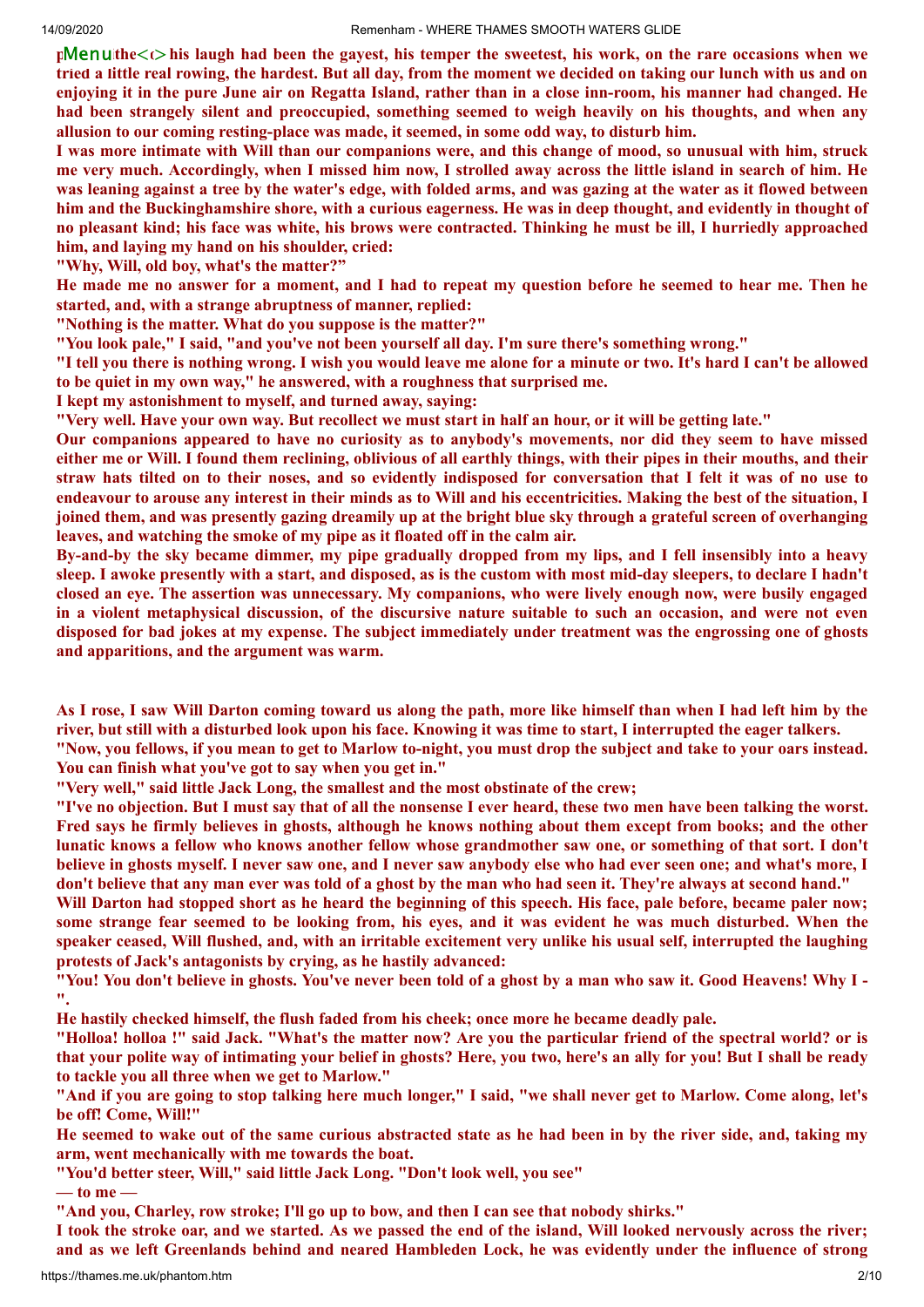nMenuexci<i>ent. As we waited for the lock to open, he shuddered, as if with cold, and, when we were in the lock, **he looked back more than once towards the way we had come.**



Hambleden Lock, Henry Taunt, 1875 © Oxfordshire County Council [Photographic](http://www.oxfordshire.gov.uk/wps/portal/publicsite/doitonline/finditonline/heritage) Archive; HT3555

As we passed out, he gave a great sigh as of relief, and as we made for Medmenham, at a good pace - for it was getting dark — he seemed to revive. By the time we reached Marlow he was, but for his unaccustomed silence, **apparently at ease, and, as the evening advanced, seemed to recover himself completely.**

It was very warm in our room, and as I did not feel inclined for supper, I wandered for some time about the pretty garden of the inn, and leaning presently on the wall overlooking the weir, filled my pipe and began to smoke. It was a beautiful clear moonlight night. The water at my feet dashed in a mimic torrent over the weir with a cool and pleasant sound; in the shade beside me the river was dark enough, but further on and past the lock it ran, a stream of glittering silver, to the darkling hills beyond. On my right a broad meadow stretched away in the moonlight to the glorious Bisham woods, and the smell of its new-mown hay mingling with the pleasant garden scents, loaded the warm air with perfume. No sound but the rush of the water, and now and then the distant **barking of a dog, broke the calm silence of the night.**

I looked long upon the beautiful scene, forgetting all but the sight before me, until I was aroused from my reverie by a man who came and leant upon the wall by my side. It was Will Darton. He was calm enough now, as he gazed **out into the soft summer night, but for some time he was still silent. At last he spoke.**

"Charley, old fellow, I beg your pardon for my rudeness and ill manners to-day. I had my reasons, believe me." **"Don't say another word on the subject," I said.**

**"I saw you were ill, and thought no more of it."**

"I was well enough; as well as I am now," he replied; "but I could not, hard as I tried, shake it off."

**"It?" I asked, curiously.**

**"The thought that - "**

He broke off for a moment, and looked intently over the landscape; then resuming with a touch of the irritability I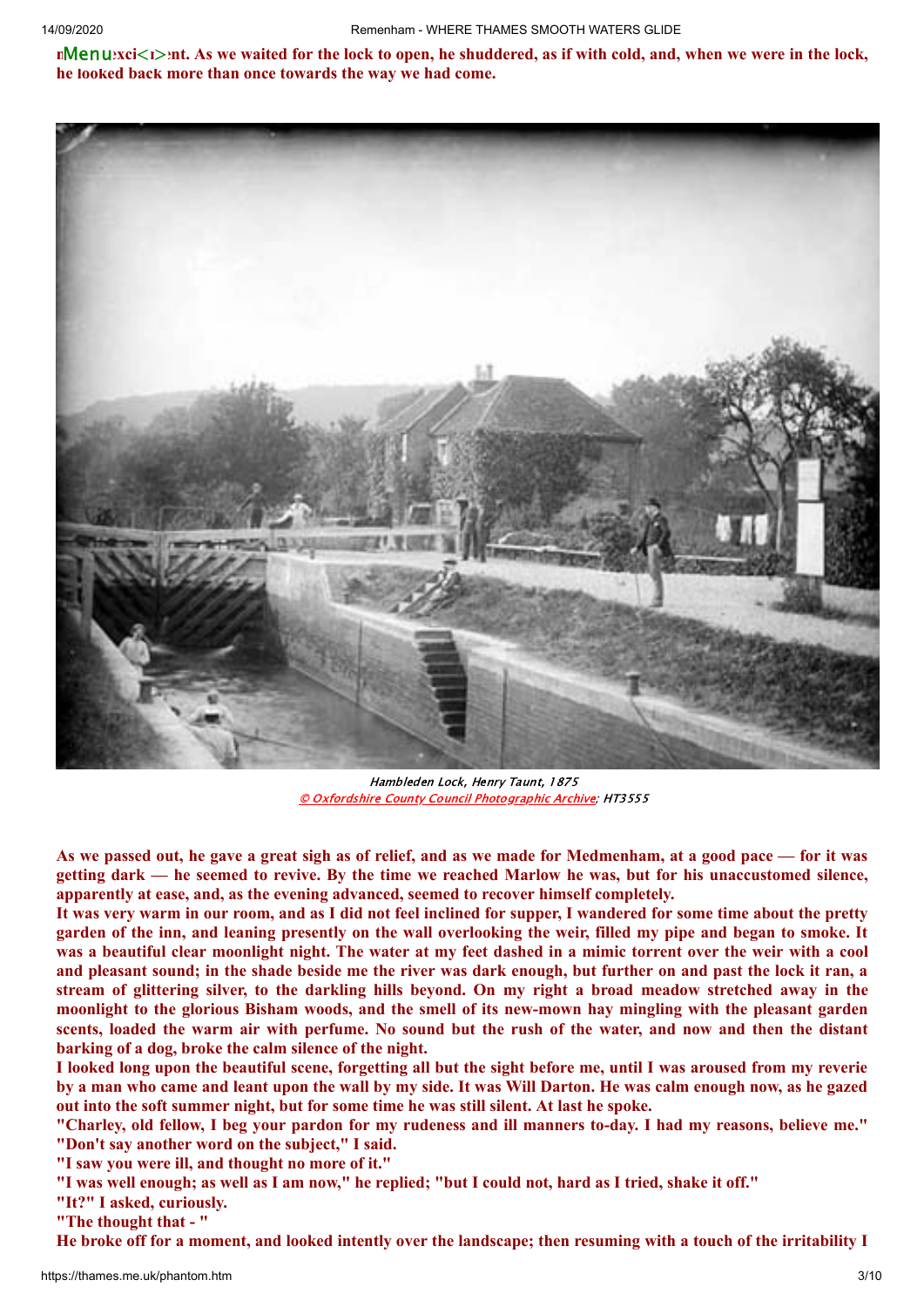**hMenuiced**<u>
im in the morning, said:

**"You heard Jack Long's profession of faith in the matter of apparitions?"**

**"Which you didn't seem to like? Yes."**

"He said that he had never heard of a ghost from the man who had seen it. Have you ever heard of a ghost from **the man who had seen it?"**

**I shook my head with a smile.**

"Then you shall hear the story now. I should not like to tell it to those others; but I can tell it to you."

**I was considerably startled.**

**"Why, you don't mean to tell me that you ever saw a ghost?" I cried.**

**"That you shall judge of for yourself. Listen.**

You recollect my being engaged to make those sketches of Thames scenery for that boating-book, three years ago? — well, that was the time. I had been idling down the river for a couple of months, working hard now and then, and taking spells of rest as the fit took me, and at last had worked my way down as far as Henley. I had a fancy for being independent of railways and of all sorts of locomotion not at my own control, and I had bought a boat for my cruise, roomy enough to hold all the materials I wanted and to accommodate a friend or so now and then. Often, during the earlier part of my voyage I had had companions: Jack Long was with me for two or three days, and you joined us, if you remember, for a week, idling about Streatley and Pangbourne. I had a companion, too, on my way from Mapledurham to Henley; I forget, who it was, no matter now, but he left me at Henley, and I was alone. It was fine, hot, June weather, very favourable for my purpose, and I spent a week about the reaches we passed today, hard at work. I filled many sketch-books, and might have filled many more, but my time was growing short, **and it was necessary that I should make a move.**

All the time I had been at Henley, some curious fascination seemed to take me down to Regatta Island. Often when I had planned a long day's work at the picturesque bits about Marsh Mills and the woods of Park-place, I felt an irresistible impulse to turn back and to row down the reach. I suppose I must have painted that horrible old temple, and that graceful clump of trees on Regatta Island a dozen times more than there was any occasion for me to do. I used to feel disgusted with myself at the repetition of the same views over and over again in my portfolio, **but somehow or another, I could not get away from that part of the river.**

At last my time at Henley was so nearly up that I had made all my arrangements for starting next day, when I received a note from Dalrymple, an old friend and water-colour painter like myself, to say that he had taken a little cottage opposite Hambleden Lock, and that he was down for a month's sketching. He would be at home tomorrow night, he said, and would I give him a call before I left? Well, I had not seen Dalrymple for some time and, although I felt a secret presentiment that it would be well for me to refuse the invitation, I wrote to say I would dine with him next day. The day after that, I intended dropping down the river to Cookham, where I had plenty of **work before me.**

I slept but ill that night, harassed by I know not what fears and vague sense of trouble. When I awoke in the early morning there were heavy clouds about the sky, threatening thunder. I started in the afternoon; I had intended to take all my traps and paddle on, after I had left Dalrymple, to Marlow, but was obliged to abandon that intention and to arrange to return to Henley that night. The thunder-clouds hung heavily about the hills when I started, and the river had that dull, lead-coloured hue, so ominous of bad weather. As I rowed past the Poplars, a few heavy drops fell spattering about me, and I almost decided onturning back. But it was my only chance for some time of seeing Dalrymple, whom I wanted much to see (you know he married my sister afterwards), and I went on. As I rowed on, the air cleared, and by the time I reached the island it was a fine bright day, though oppressively hot.

I hung about all the afternoon sketching, and feeling it impossible to get away from the strange fascinations of the place, until it was absolutely necessary to lay down the sketch-book, and to row on to my destination.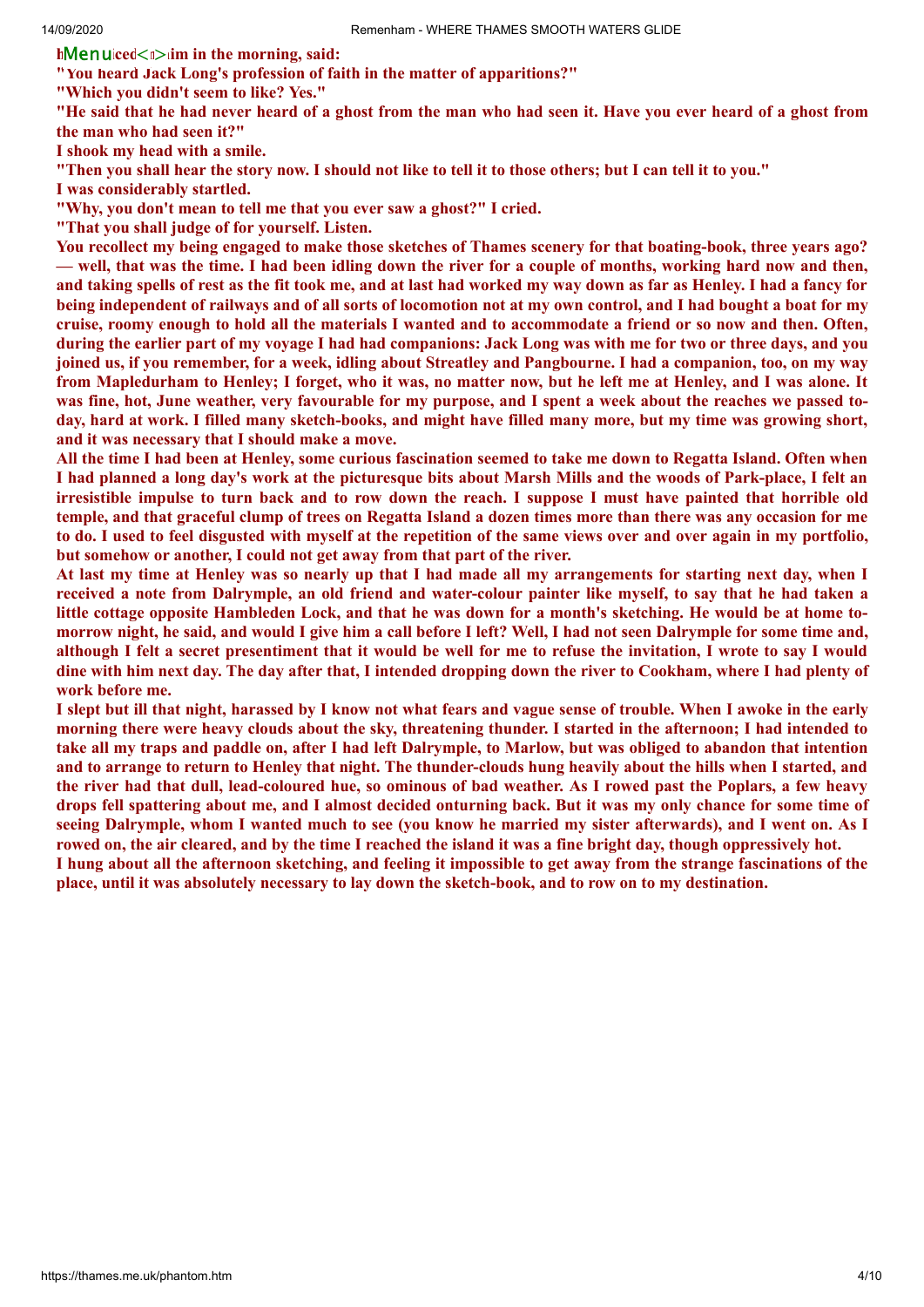

Greenlands, Henry Taunt, 1882 © Oxfordshire County Council [Photographic](http://www.oxfordshire.gov.uk/wps/portal/publicsite/doitonline/finditonline/heritage) Archive; HT3553

**How well I remember Greenlands that afternoon! The house was empty, and the old-fashioned green jalousies** were closed. But for the beauty of the gardens it might have seemed deserted. The colours of the flowers were too bright to be dimmed, even by the formal arrangement of the beds in which they were set; the standard roses along the river terrace were just bursting into their wealth of blossom, the river's bank was fringed with clusters of blue forget-me-nots. On the other side of the river the meadows spread far away, the mowers were at work, the scent of **new-mown hay came to me from them as it comes to me from those meadows there now.**

As I passed down the river towards the weir, leaving, as you know, the lock on my left, I felt a strange shudder creeping over me that I could not account for. It is true that a black, lurid cloud was just then sweeping over the **sun, but the air was warm enough, and it was no external chill I felt.**

I hadn't far to go. Dalrymple's cottage was just above the weir; I found him waiting for me, and in his welcome forgot the momentary sense of something wrong that had troubled me. We had much to talk of, and, after dinner, **paced up and down the little garden in front of his lodging until late.**

The moon was up, but a heavy bank of clouds was rising slowly beneath her, and it promised a bad night. More than once I tried to make a start, but something always prevented me, and it was fully eleven o'clock before I got into my boat. By that time the bank of clouds had broken, and was driving, under the force of an upper current of wind, across the sky. There was no wind below, but an ominous murmur among the rushes, and strange, sudden ripples on the water warned me that I must make the best of my way if I would escape a wetting.

I pushed off from the little stairs, and, as I started, a heavy thunder-cloud veiled the moon, and I was in darkness. I knew my way too well to be troubled by that, and sculled out into the stream, intending to make for the island on which the lock-house stands, and so across to the towpath side of the river. As I got into the deeper shadow of the trees on the island I felt the shuddering feeling I had experienced in the morning. I almost persuaded myself to turn back, and to ask Dalrymple for shelter for the night; but, although the muttering thunder was by this time filling the air, and heavy drops of rain were beginning to fall, something I can't tell what, kept me on my course.

As I passed the head of the island, the darkness was intense, but there was light enough for me to see that I had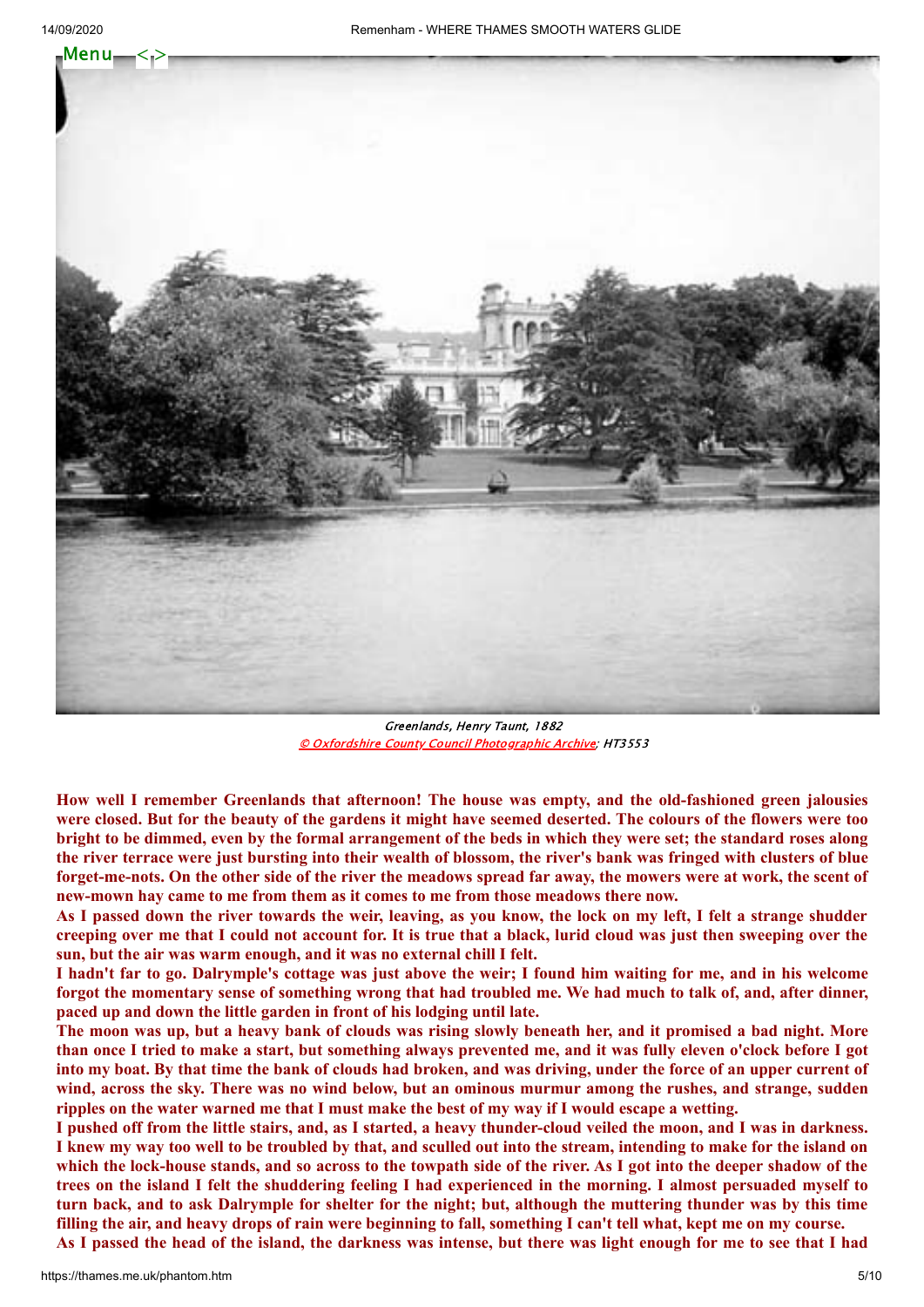${\bf r}$ Menu th $\epsilon$ <*i*>per course, and I lay down to my work vigorously.

At that moment, from under the very shadow, as it were, of the lock-gates, a punt silently emerged.

**Again I felt that nameless, objectless shudder.**

It was, as far as I could see, a common fisherman's punt, and there was one man in it. I wondered for a moment how he came to be there, the lock-gates being, as I could see, even in that dim light, shut. But I paid but little **attention to him, and went on my own way.**

Presently I found the punt close to me, going, as it seemed to me, exactly my pace, and the man in it, I could not **help thinking, watching me.**

**This feeling made me uneasy, and I quickened my pace.**

**The punt shot after me, and was presently alongside.**

**I eased, and paddled quietly.**

**The punt dropped back, and was again alongside my skiff.**

And now I noticed that it passed over the water noiselessly, that the man's punt-pole made no sound as it was dropped into the water, no sound as he recovered it and dragged it through the water for a fresh purchase.

Its occupant now kept his head towards the shore away from me, and sometimes seemed to stop and listen, as if he **expected to hear someone in pursuit.**

But whether he stopped or whether he worked, his punt, black against the black water, kept on her noiseless way, **and kept with me.**

As we passed Greenlands the clock struck half-past eleven, and aroused by the sound, I called to my unwelcome **companion**

"What o'clock's that?" more, I fancy, for the sake of breaking the stillness that was oppressing me than for any **other reason, for I felt I should get no answer.**

**As I expected, there was no reply.**

The punt went on its way, stopping when I stopped, keeping pace with me when I rowed fast, its mysterious occupant always apparently ignorant of my very existence, continually pausing to listen for something he appeared **to expect.**

I tried to persuade myself there was nothing in all this, but I began to feel a sense of terror creeping over me that I **found impossible to resist.**

By this time we were nearing Regatta Island, and while I was watching with absorbed interest the silent progress of the punt by my side, it suddenly, apparently without any increased exertion on the part of its occupant, shot **ahead of me, and crossing my bows, made over towards the Bucks shore.**



Temple Island, Henry Taunt, 1870 © Oxfordshire County Council [Photographic](http://www.oxfordshire.gov.uk/wps/portal/publicsite/doitonline/finditonline/heritage) Archive; HT1389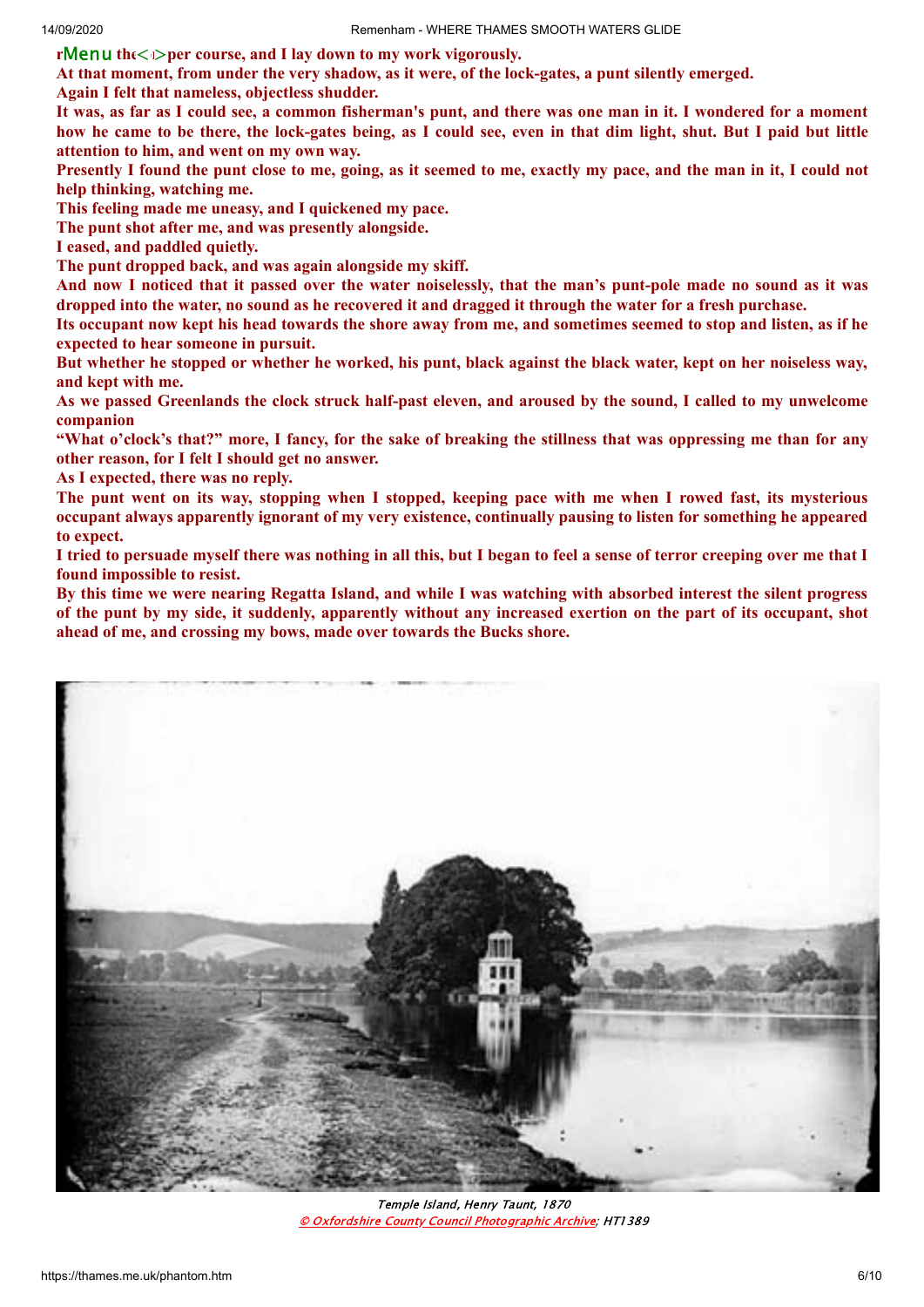Menu  $\langle \rangle$ <br>A,  $\langle \ldots \rangle$  moles and oright flash of lightning lit up the country with surprising distinctness, and left everything so dark afterwards, that, although I felt the punt was again alongside, but this time on my left instead of my right **hand, I could hardly make it out.**

The man's face was toward me now, I knew, and I peered curiously through the darkness to see what manner of **man this strange companion of mine might be.**

**It had grown very dark.**

**The moon was quite concealed by heavy storm-clouds.**

I could not see the man's features, but could make out that he was looking earnestly and eagerly in the direction **from which we had come.**

So - for a few strokes the punt, although its occupant stood motionless, and watching, still keeping its way, until we **were close on the bushes on the tail of the island.**



Another vivid flash of lightning showed the punt and man to me, within a few yards, as clear as daylight could **have done.**

**And, O Heaven! What a face that brief moment's light showed me!**

An old man, with short grizzled hair, that seemed to stand on end under the influence of some frightful horror; his face was ghastly pale, except where a livid scar that seamed his cheek showed red across the ashy skin;

his throat was bare, and he seemed to have been in a struggle, for his shirt and loose velveteen jacket were torn **about his neck, and the shaggy whiskers under his chin were in great disorder.**

**I fancied, too, that there was blood upon his breast and face.**

**I was sure there was upon his hands.**

His eyes, with the light of a mad horror in them, awful in its intensity, were staring through the darkness towards **the lock-house, and he seemed to be straining every nerve to catch some sound from that quarter.**

I saw, at the same time, hardly knowing how I saw it in that short moment, a gun leaning against the well of the **punt.**

While I was fascinated by the horror of the sight, he disappeared behind the bushes, and as the black darkness **settled again upon the scene, a rattling peal of thunder awoke the echoes of the hills.**

I was too startled for a moment to row, and lay upon the sculls vainly trying to explain to myself what I had seen; **but, finding my boat drifting down with the stream, started once more.**

Hardly had I done so before I was alarmed by the report of a gun, close at hand, as it seemed, followed by a loud **splash in the water.**

Connecting this at once with the man I had seen, I rowed round to the other side of the island as fast as I could and **hailed him loudly.**

**There was no answer, and I could see nothing.**

**I rowed up and down the length of the island half a dozen times, but without result.**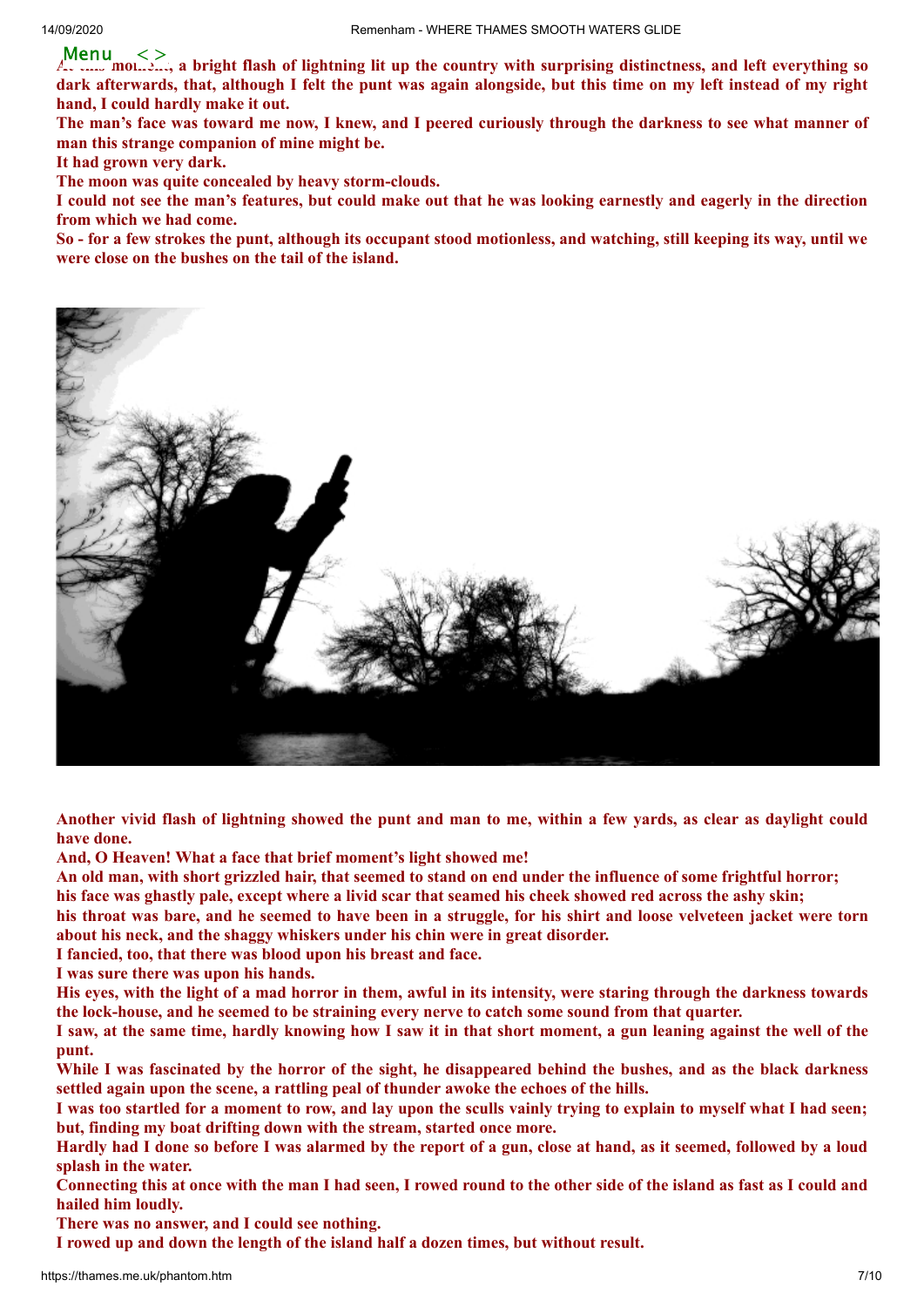**Thenum**  $a<sub>i</sub> > e$  punt were gone.

**I could not understand it.**

**The man's wild, strange appearance, his evident terror, and the disorder of his dress alarmed me.**

**And then the gun and the splash!**

**What was it?**

**What could have happened?**

I rowed uneasily about the spot for some time, until a horror of it and of what I had seen completely mastered me, **and I made the best of my way to Henley.**

The storm was now at its height, and raging with great fury. I tied my boat up to the stairs, and went at once to my lodgings. There was no one about, and even if there had been I think the strange sensation I felt would have **prevented my saying anything about the events of the night.**

All night I tossed and turned uneasily in my bed. Whenever I closed my eves. I saw again the livid scar-marked **face, the straining wild eyes, the bloody hands.**

**The recollection of that one brief moment terrified me more than I can express.**

**I felt as if it would be impossible to forget it; and indeed I feel so still.**

Towards morning I fell into an uneasy sleep, in which the occurrences of my night row repeated themselves over **and over again, and when I awoke I was feverish and unrefreshed.**

It was a bright, clear, fresh morning after the storm, and although I felt by no means well, I thought the row to Cookham would do me good. So I held to my purpose (which I had when I first awoke for a moment thought of **abandoning) and started.**

As I neared the island I felt a strange inexplicable dread of meeting the man I had seen last night, but although I felt as if my doing so would increase the chance of a meeting, I rowed along the Bucks shore where I had missed **the punt.**

There was nothing to be seen near the island, nothing all the way to the lock, but as I rowed along that piece of water I felt creeping over me the cold shuddering feeling that I had felt as I left Dalrymple the previous evening. **Nothing appeared to have occurred in the neighbourhood out of the usual course.**

The lock-keeper returned my "good morning" without entering into conversation, as I felt sure he would have done if any strange occurrence had happened during the night. Once through the lock the chill feeling of terror which had oppressed me, disappeared gradually, and I began to persuade myself that I had exaggerated what I **had seen; but I could not shake off the memory of the face.**

By the time I reached Marlow I felt so tired and ill, that I gave up the idea of going any further that day. Not to lose time, however, I determined to take some sketches of Bisham, and as I felt indisposed for any more rowing, I took old Tom Peacock, the fisherman, with me to scull. Tom was, as you know, a garrulous old fellow, and he soon began to talk. He rambled on for some time with his fishing stories and his poaching adventures, all of which I had **heard before, and to which, consequently, I paid but little attention.**

Presently, when the stream of his loquacity had run a little dry, I asked him, more for the sake of saying something than because I felt any interest in the question, whether the storm had been bad last night at Marlow?

"Bad?" said old Tom; "av, that it were. I dunno as ever I see a badder, excep' one, three year ago, and just about **this time that were, too. Why, what day of the month were yesterday?"**

**"The twenty-first."**

**"The twenty-first of June," said the old man, lowering his voice;**

"why, that were the very day it was done, three year ago." "It was done? What was done? What do you mean?"

**The cold chill came over me again, and I almost fancied I could see the face again.**

"Didn't ye hear of it afore?" asked Tom. "Ah, no, I remember, you haven't been this way for some time, and **p'raps you missed it in Lunnon papers. Well, you see, sir, this was the way of it."**

"You didn't know old Kit Garth, the fisherman, up Hambleden way, maybe? No? Ah, it wasn't over much he was on the river! He lived best part of his time drinking at the public, and I don't think he was over-particular as to **how he got his money.**

However, that's no business of mine, you know. Old Kit was a terrible old rascal, surely, and a pretty life he and his **son, who was a'most as big a blackguard as his father, led poor old Mrs. Garth.**

She was a decent sort of body enough, too good for the likes of Kit; and although he used to beat her, and wellnigh starve her sometimes, she never complained. I believe she was fond of 'em both somehow, and certainly the young 'un used to be a bit kind to her by times, and protected her against the old man now and then; but you see, sir, it wasn't often as he could do that, for in general, as sure as old Kit was drunk, young Kit was drunk too.

Well, they went on at this sort o' life for some time, sometimes in prison for assaults, sometimes for poaching and that (though there ain't much in that, I think), until one day it came to a regular blow up.

The two men had been drinking hard, and the old 'un, so soon as ever he got home, begun a bullyragging and a **punching the missus.**

**Well, the young 'un he interfered, and the upshot of it was as there was a reg'lar fight.**

What happened exactly nobody never rightly knowed; except one thing, and that was, that in the morning old Kit **had got a awful cut right across the cheek,and that young Kit was off.**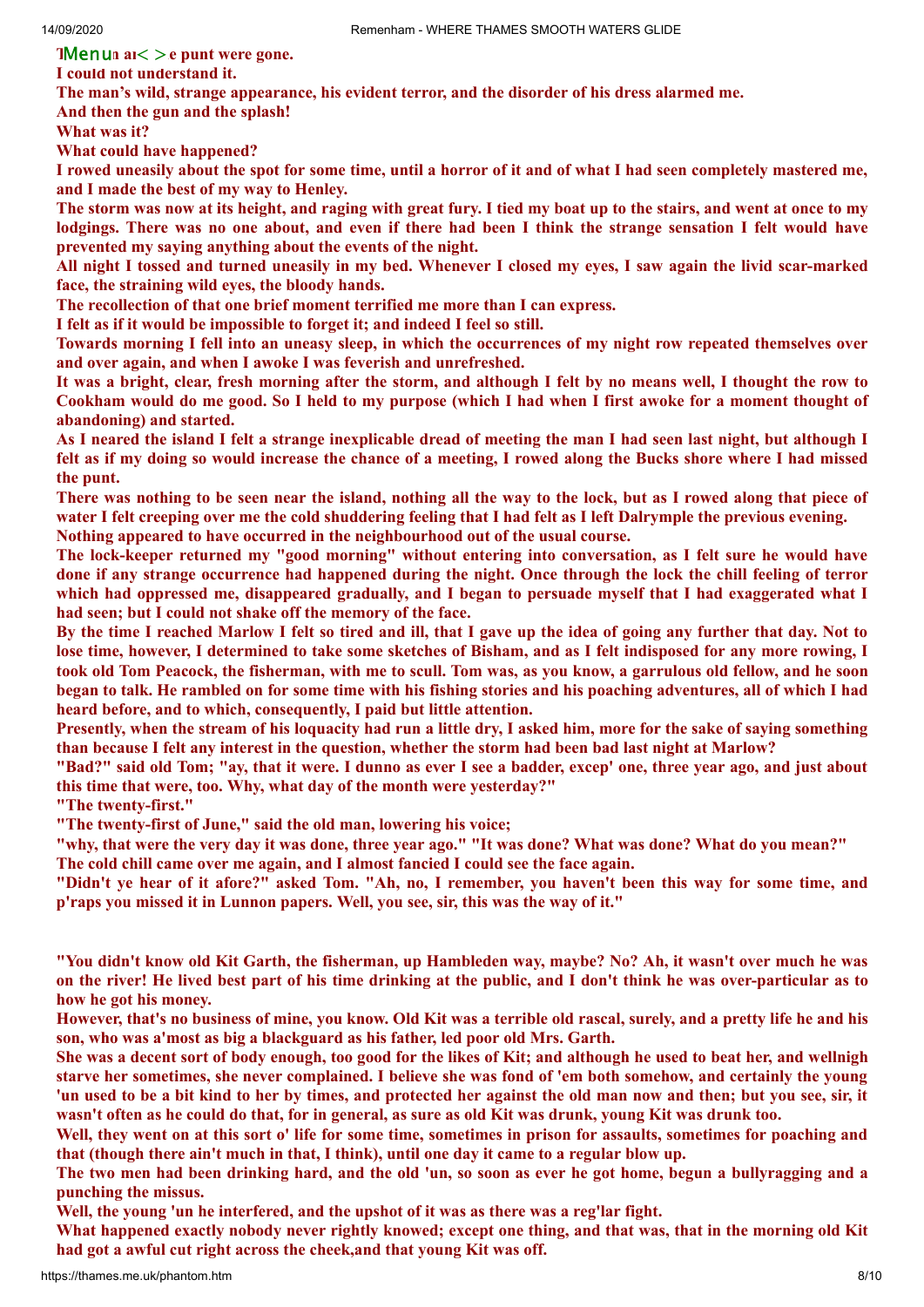**Wenuar s** $\lt$  i > 0 more of him.

Folks said he'd gone for a sodger and got shot in the Crimea, but I don't know nothing about that. After he'd gone things went on worse and worse with the Garths, and old Kit, whose beauty wasn't improved by the scar left by his son's parting present, seemed to go right off his head like, when he'd got his drink aboard, and ill-used his wife **worse than ever.**

Well, sir, to make a long story short, one night, it was the twenty-first of June three year ago, old Kit went home **from the public at a little afore eleven o'clock, not quite drunk, although he'd been drinking hard.**

It was a tremendous bad night, thundering and lightening fearful, and a deal of rain a falling, but old Kit didn't **mind that, and set off for his cottage, which was about a mile, from the river.**

Nobody seed him on the road home; there wasn't many people about such a night as that, as you may suppose, sir, **and nobody seed him go into his house.**

A little after eleven the neighbours was aroused by frightful screams and cries of murder from old Kit's cottage: and although they was used to strange noises from there now and then, some of 'em thought it sounded more **serious this time, and turned out to see what was up.**

They found the garden-gate and cottage door both open, and between 'em, as if she'd run out with her last **strength, they found the poor old woman.**

Her head and face had been all battered in with some heavy instrument, and I was told by them as picked her up **that it was a most dreadful sight to see.**

**She was stone dead, o' course.**

**There wasn't much doubt about who'd done it.**

The poor old creetur had got hold of a handful of grey whiskers and a piece of old Kit's neckercher, and old Kit **himself, and his gun, was not to be found.**

The alarm was raised, and the constables came, and they hunted about for old Kit all that night, but managed of **course to go every way but the right, until it was too late.**

At last they goes down to the lock, and they says to the keeper, who hadn't heard nothing o' what had been going **on,**

**"Ha ye seen anything o' old Garth?"**

**"Yes," says the lock-keeper.**

He'd come down there about two hours ago, had jumped into his punt which was a lying just outside the lock**gates, and gone off up the river.**

**The keeper told 'em he didn't half like the old man's looks.**

He just see him by the light of a flash of lightning, and he said his face looked like death, and as if there was **somethin' horrible after him.**

He'd got his gun with him, the keeper said, and his shirt was all tore about his throat as if he'd ha' been having a **fight.**

The constables they went off to Henley, hotfoot, but they didn't find no Kit, and for a good reason too.

The next morning his punt, with nothing in it but the gun, was found among the piles of the weir, and when they got the gun they got the thing as the murder was done with, for the poor old woman's grey hair was a sticking to **the butt.**

As for Kit, he turned up about three days after, washed up against the lock gates, and it was pretty clear how he **came there, for he had a shot-hole in his breast big enough to put your hand in.**

**That was just such another night as last night was — I mind it well.**

**That was the story old Tom told me; I remember every word he said as distinctly as possible.**

I knew when he began, by the feeling of horror that possessed me, that I was going to hear the explanation of my **last night's mystery.**

**I felt then that what I had seen was not of this world.**

I don't think it had so presented itself to me before, except by the unreasoning terror with which the thought of it **filled my mind.**

**I suffered greatly for some time afterwards.**

I have never yet completely got over the remembrance of that awful face; at first it was terrible. I had not been to Henley since then until to-day, and if I had known when we first started that you would have stopped at the Island, **I should have made some excuse to come on by road.**

As it was, it was not until we had actually started that I remembered it was the twenty-first of June.

The old fear came over me as we neared the place, and, against my will, I felt compelled to watch for the figure I **saw that night.**

**Now I have seen the place again without it, I hope the impression will fade from my mind. Hush! there is Jack Long; not a word of this to him."**